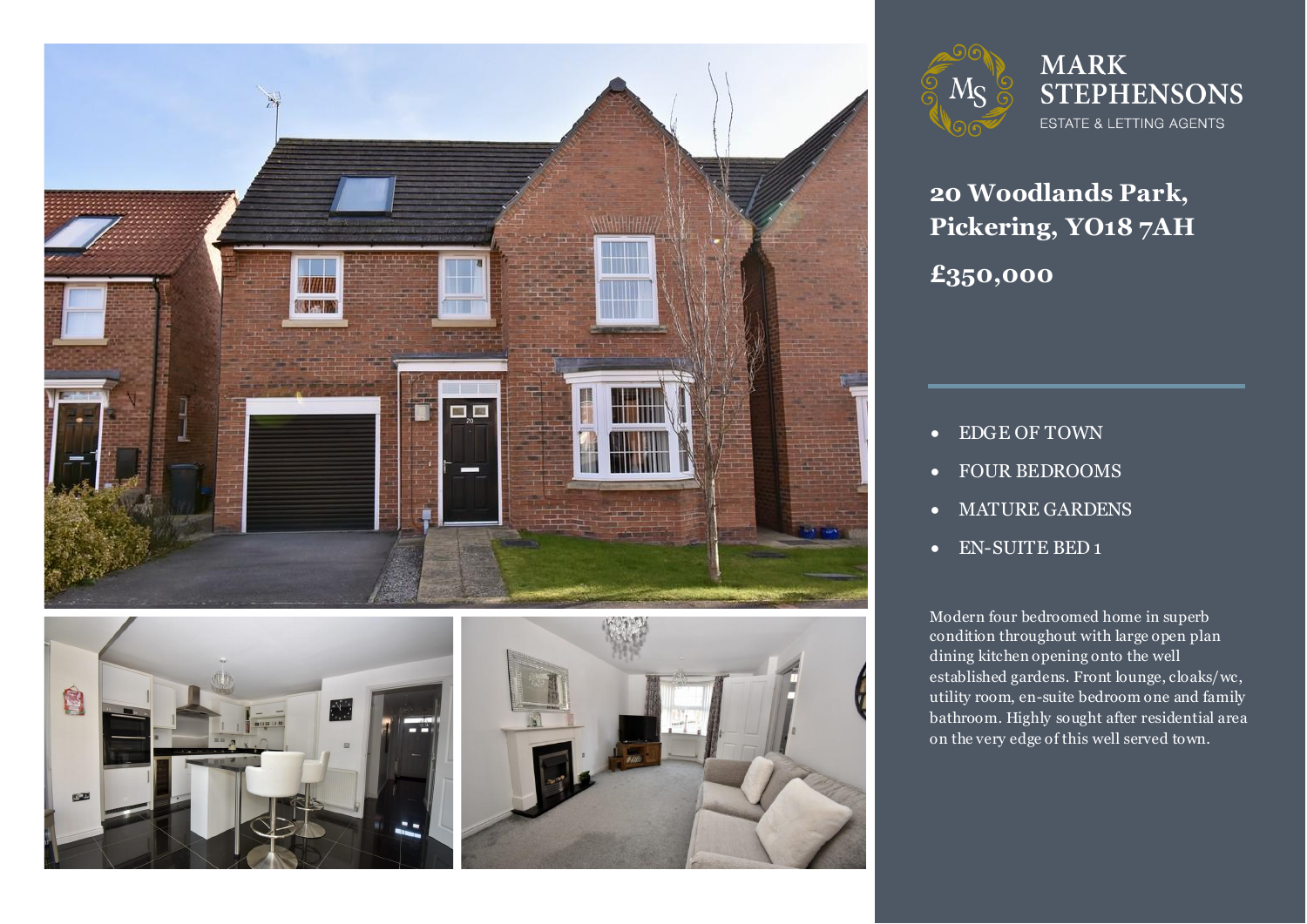

## LOCATION

A thriving market town at the foot of the North York Moors National Park, Pickering has some of the most picturesque scenery in the country on its doorstep. With the coast only 30 minutes away and the city of York, a 40 minute drive, this pretty town offers an abundance of traditional bakers, butchers and grocers alongside two supermarkets and a plethora of coffee shops and eateries. Popular with tourists, ramblers and cyclists, throughout the year, Pickering hosts a wealth of attractions and recreational facilities including The North York Moors Steam Railway , Pickering Castle and the Great Dalby Forest with its wide range of outdoor pursuits for all ages.

**SERVICES** All services are connected to this property .

COUNCIL TAX BAND  $D = \pounds 2028.83$ 

## **HALLWAY** Stairs off to first floor. Built-in store cupboard.

CLOAKROOM Two piece suite. Radiator.

## LIVING ROOM

17 ' 8" x 19' (5.38m x 5.79m) Front bay with window underneath. Electric fire with contemporary surround. Further radiator.

## DINING/KITCHEN

15' 8" x 19' 8" (4.78m x 5.99m)

All well-fitted with white base and wall level units. Five ring gas hob. Built-in electric oven. Built-in fridge-freezer and dishwasher. Central island/breakfast bar. Two radiators. Large recessed rear window and French doors out on to the gardens. Door to;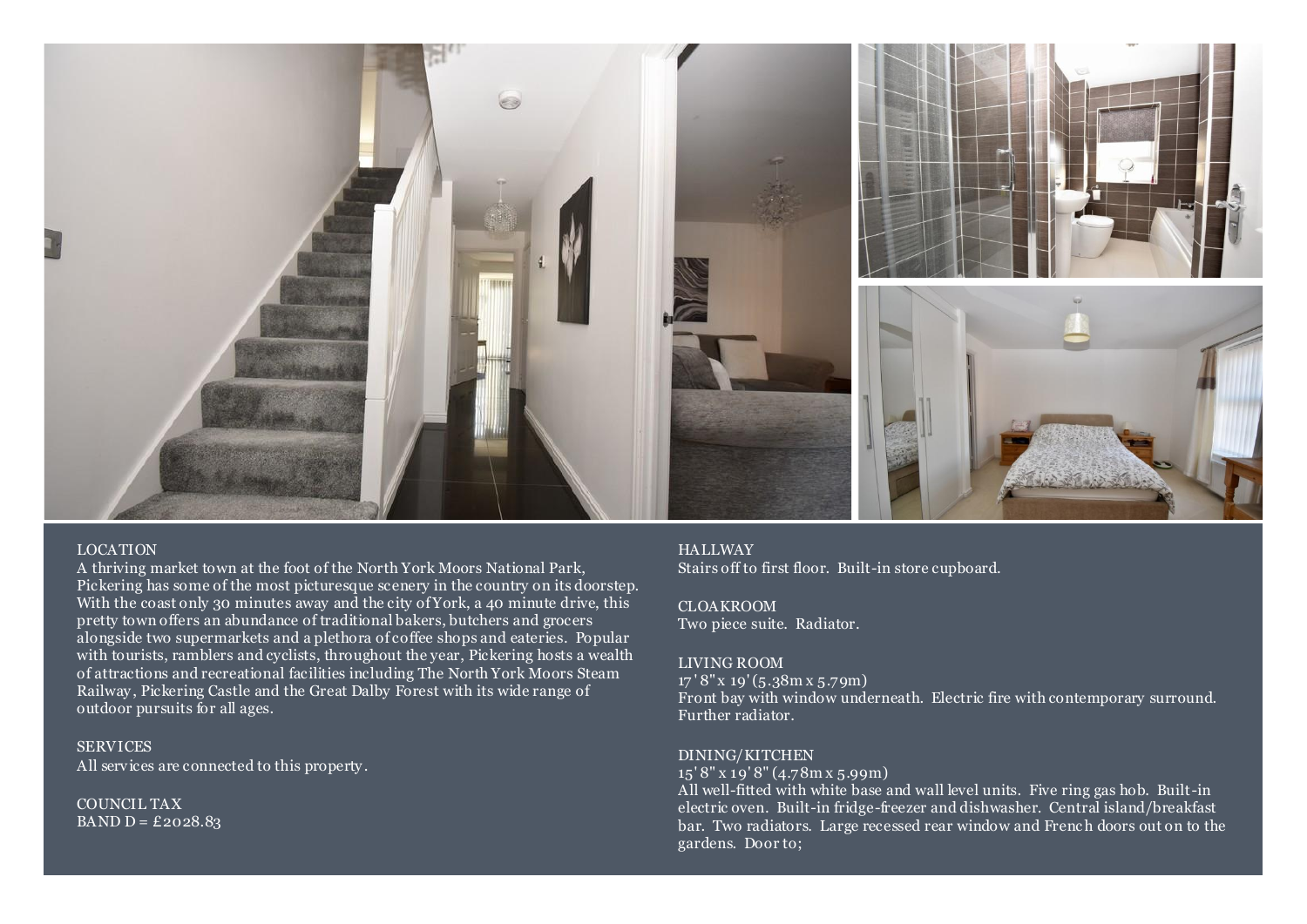



UTILITY ROOM  $7'5''$  x 6' 1" (2.26 m x 1.85 m) Base cupboards. Plumbed for Automatic Washer. Gas central heating boiler. Radiator. Rear door.

# FIRST FLOOR

LANDING Hatch. Radiator.

BEDROOM ONE  $12'11''$  x  $13'7''$  (3.94m x 4.14m) Front window x 2. Radiator. Built-in wardrobes and over-stairs cupboard.

ENSUITE Fully tiled. Two piece suite. Side window. Heated towel rail and double size cubicle.

BEDROOM TWO  $13'2''$  x  $10'7''$  (4.01 m x 3.23 m) Rear window. Radiator.

BEDROOM FOUR 12' x 8' 8" (3.66m x 2.64m) Front window. Built-in wardrobes. Radiator.

BEDROOM THREE 11' 6" x 10' 4" (3.51m x 3.15m) Front window with radiator underneath.

BATHROOM Three piece suite plus double-sized shower cubicle. Rear window. Heated towel rail. Fully tiled.

GARAGE 17'7" x 8'8" (5.36m x 2.64m) Power and light plus remote roller door.

# REAR GARDEN

Established plot enjoying East and South aspects through the day. Mostly lawned with flagged patio. Gate and path from left-hand side. Approximately 40" x  $30$ ".